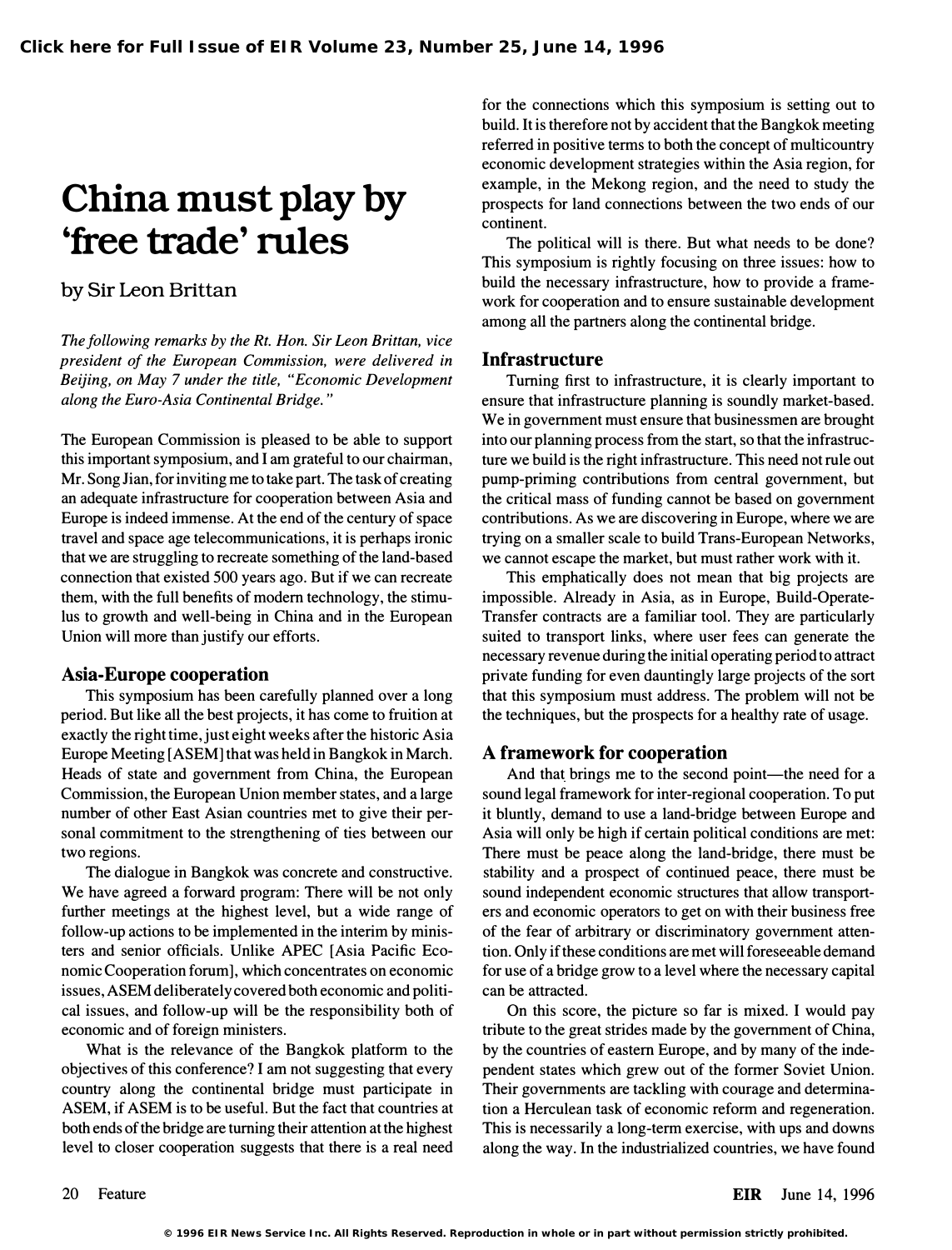it helpful to make a common front against protectionist pressures from special interests by joining together in international commitments to sustain open economic policy. That is the real value of membership of the World Trade Organization, or of the OECD [Organization for Economic Cooperation and Development]. That is why I have favored consistently in my role as vice president of the European Commission, the fastest possible negotiations for Chinese membership of the WTO, for example, or of eastern European accession to the OECD.

Chinese negotiations for the WTO are not, I fear, a subject for optimism today. Very few observers believe that the prospects of an early breakthrough in talks are great. I continue to believe that China wants to be in the WTO as much as we want China to be a member. But WTO is a rules-based organization, and we cannot engineer China membership on false terms. There is good will on both sides, but we must look carefully at the details of the deal. What the WTO members need from a new applicant is a clear indication of the applicant's commitment to accept the rules of the WTO, all the rules.

Once that is clear, there is very wide discretion for the WTO to allow transitional periods, which can be substantial, in which a new member can adapt its economy to the requirements of WTO. We certainly need a substantial down-payment of commitments by China at the moment of entry, combined with an agreed timetable to meet these commitments during the transitional period. But the changes that this process will require are in China's interest, and are not a series of one-sided concessions being sought by foreign interests at the expense of the Chinese people. If this is accepted on both sides, I believe we ought to be able to do a deal on this basis.

It is often put to me, that in fact China does not need to join WTO at all costs, because the process of economic reform is irreversible and will continue in future, irrespective of WTO membership. That may be, but the governments of western Europe have themselves found that it is not always easy to sustain the right policy trends, in the absence of international obligations. Nor is it easy to get credit for domestic reforms if they are not bound internationally. And I think that in the development of a land-bridge, the absence of certainty for the future and the absence of international recognition for Chinese reform would be real handicaps. If China were a WTO member, then the prospects for continued economic liberalization and development would be surer and a landbridge would be more attractive as a result.

In case anyone in this room believes that to advise membership of the WTO is to advise perfection, let me add that the picture of WTO progress in recent months is at best patchy, particularly in the transport and infrastructure sector. Last week I was in Geneva with the ministers of the European member states, so that we could be on the spot to finalize, successfully as I thought, the WTO negotiations to liberalize worldwide provision of basic telecommunications.



European Commission Vice President Sir Leon Brittan arrogantly demands that "certain political conditions" be met, as a precondition for support for the Euro-Asia Continental Bridge: namely, that British free-traders run the show.

As this conference is taking place in China, I venture to remind the audience how important a liberal and least-cost telecom network is to support not only a vibrant national industry, but also for all our countries' efficiency on worldwide markets.

Indeed, telecommunication is a key part of the land-bridge we must build. As you all will know by now, we failed to conclude the negotiations.

For Europe, this was a surprise and a disappointment. We had consulted closely at the political level with the U.S., Japan, Canada, and other trading partners. I was pretty sure that others would share Europe's unambiguous conclusion that the offers on the table for telecommunications were enough to close the deal, even if we would continue to work for improvements of those offers in the years ahead. The U.S. administration decided at the last minute that the offers on the table were inadequate, and that the talks would have to continue into next year before a successful conclusion could be envisaged. We have managed to save what was on the table, at least for the moment, because we have set ourselves a new deadline of next February and agreed that we will all seek to improve the position by then.

I take this as a worrying sign that the momentum of multilateral liberalization may be dropping. I would also draw the broader lesson that rules are needed and are difficult to draw up where many countries are involved and vested interests are great. For a land-bridge to work, the rules must be in place before the prospectus is issued. And among those rules must be the most liberal rules possible for access by transport opera-